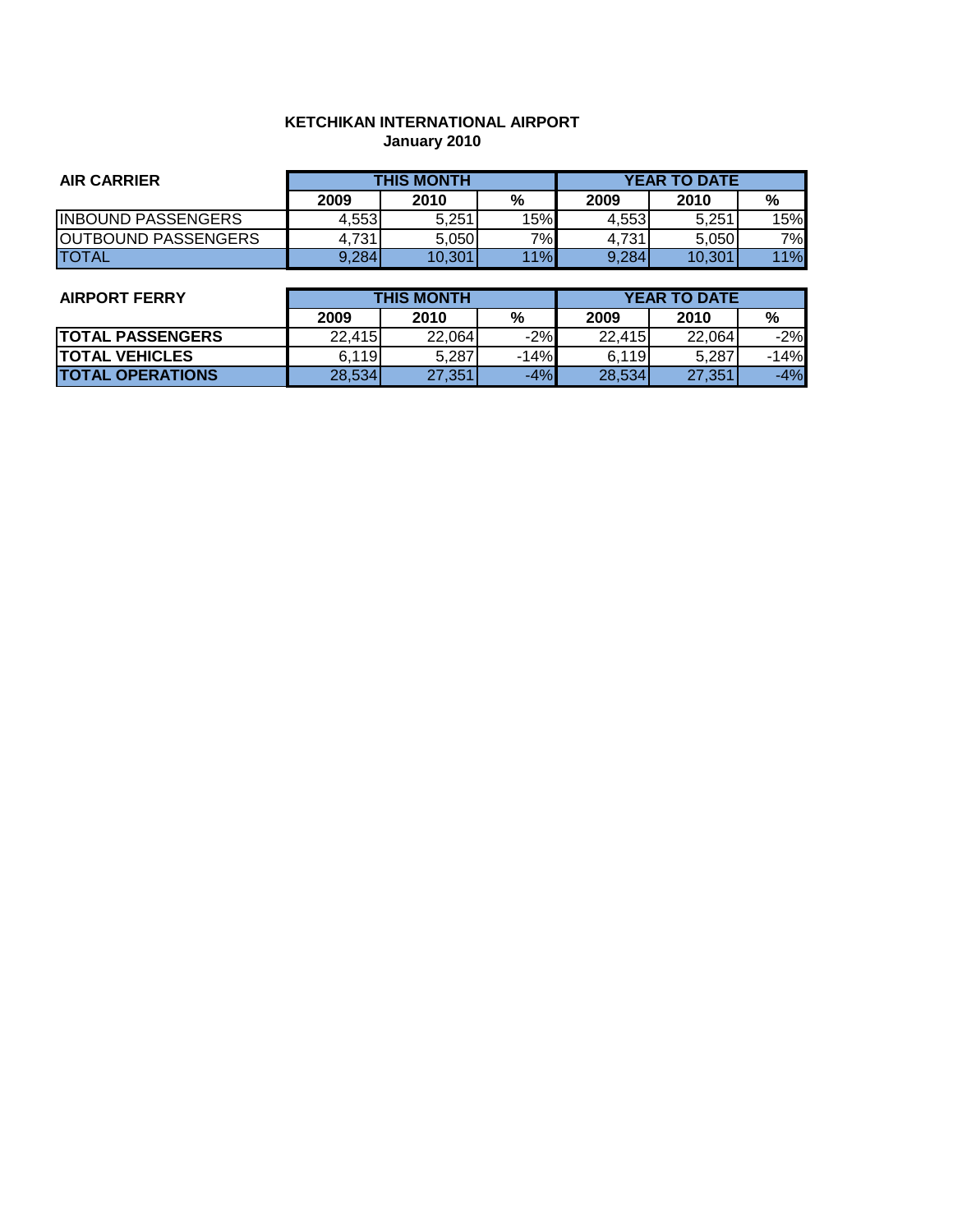# **KETCHIKAN INTERNATIONAL AIRPORT February 2010**

| <b>AIR CARRIER</b>         | <b>THIS MONTH</b> |        |     | <b>YEAR TO DATE</b> |         |     |
|----------------------------|-------------------|--------|-----|---------------------|---------|-----|
|                            | 2009              | 2010   | %   | 2009                | 2010    | %   |
| <b>INBOUND PASSENGERS</b>  | 4,487             | 5.004  | 12% | 9,040               | 10.255  | 13% |
| <b>OUTBOUND PASSENGERS</b> | 4.673             | 5.025  | 8%  | 9.404               | 10.0751 | 7%I |
| <b>TOTAL</b>               | 9,160             | 10.029 | 9%  | 18.444              | 20,330  | 10% |

| <b>AIRPORT FERRY</b>    | <b>THIS MONTH</b> |        |        | <b>YEAR TO DATE</b> |        |        |
|-------------------------|-------------------|--------|--------|---------------------|--------|--------|
|                         | 2009              | 2010   | %      | 2009                | 2010   | %      |
| <b>TOTAL PASSENGERS</b> | 19.7731           | 19,971 | 1%     | 42,188              | 42.035 | 0%     |
| <b>ITOTAL VEHICLES</b>  | 5.546             | 4,819  | $-13%$ | 11,665              | 10,106 | $-13%$ |
| <b>TOTAL OPERATIONS</b> | 25,319            | 24,790 | $-2%$  | 53,853              | 52,141 | $-3%$  |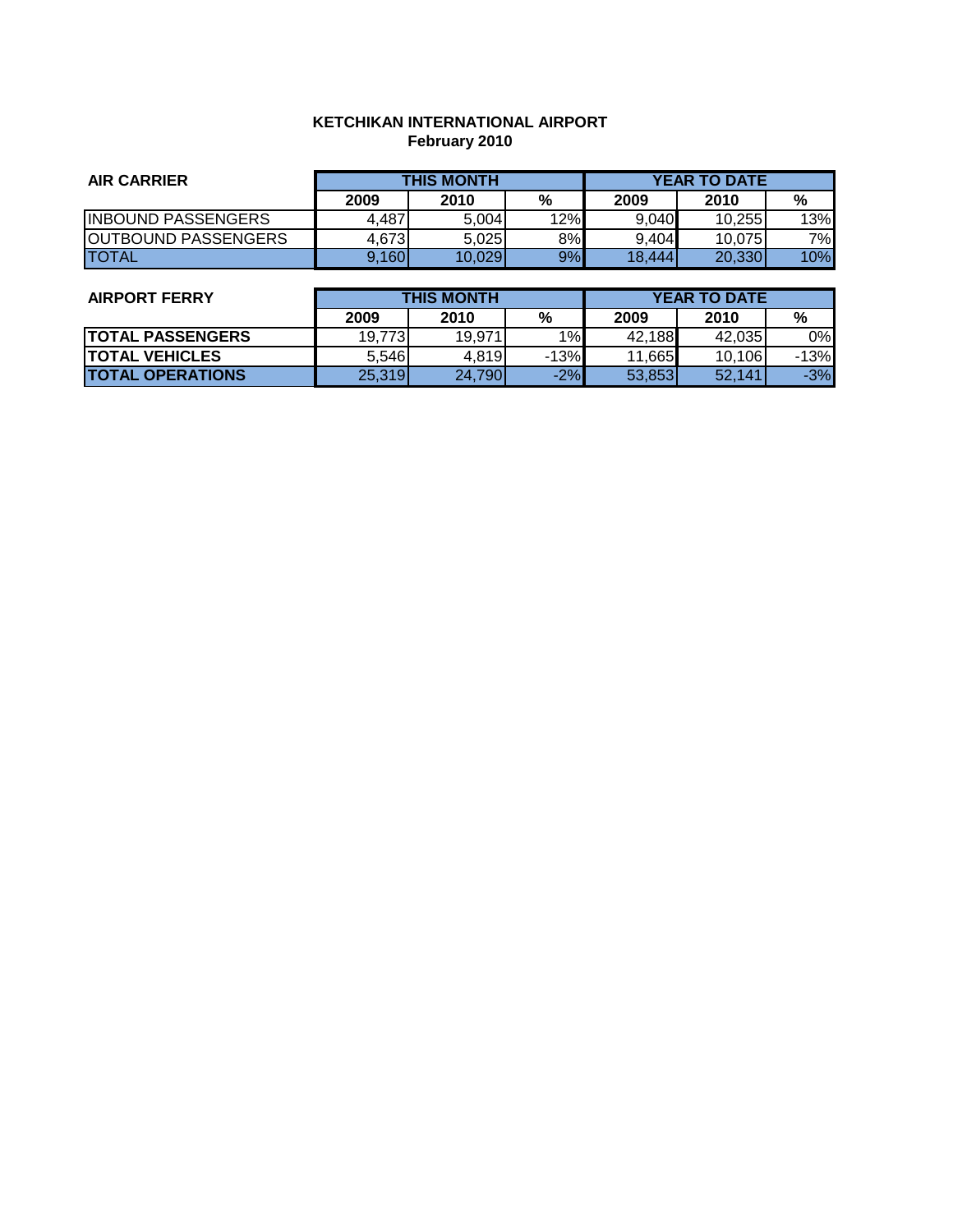# **KETCHIKAN INTERNATIONAL AIRPORT March 2010**

| <b>AIR CARRIER</b>         | <b>THIS MONTH</b> |        |    | <b>YEAR TO DATE</b> |        |     |
|----------------------------|-------------------|--------|----|---------------------|--------|-----|
|                            | 2009              | 2010   | %  | 2009                | 2010   | %   |
| <b>INBOUND PASSENGERS</b>  | 6,258             | 6,308  | 1% | 15,298              | 16.563 | 8%l |
| <b>OUTBOUND PASSENGERS</b> | 5,629             | 5.959  | 6% | 15,033              | 16,034 | 7%  |
| <b>TOTAL</b>               | 11,887            | 12,267 | 3% | 30,331              | 32,597 | 7%  |

| <b>AIRPORT FERRY</b>    | <b>THIS MONTH</b> |        |       | <b>YEAR TO DATE</b> |        |        |
|-------------------------|-------------------|--------|-------|---------------------|--------|--------|
|                         | 2009              | 2010   | %     | 2009                | 2010   | %      |
| <b>TOTAL PASSENGERS</b> | 24,335            | 23,802 | $-2%$ | 66,523              | 65.837 | $-1\%$ |
| <b>TOTAL VEHICLES</b>   | 6,459             | 5,958  | $-8%$ | 18,124              | 16,064 | $-11%$ |
| <b>TOTAL OPERATIONS</b> | 30,794            | 29,760 | $-3%$ | 84.647              | 81,901 | $-3%$  |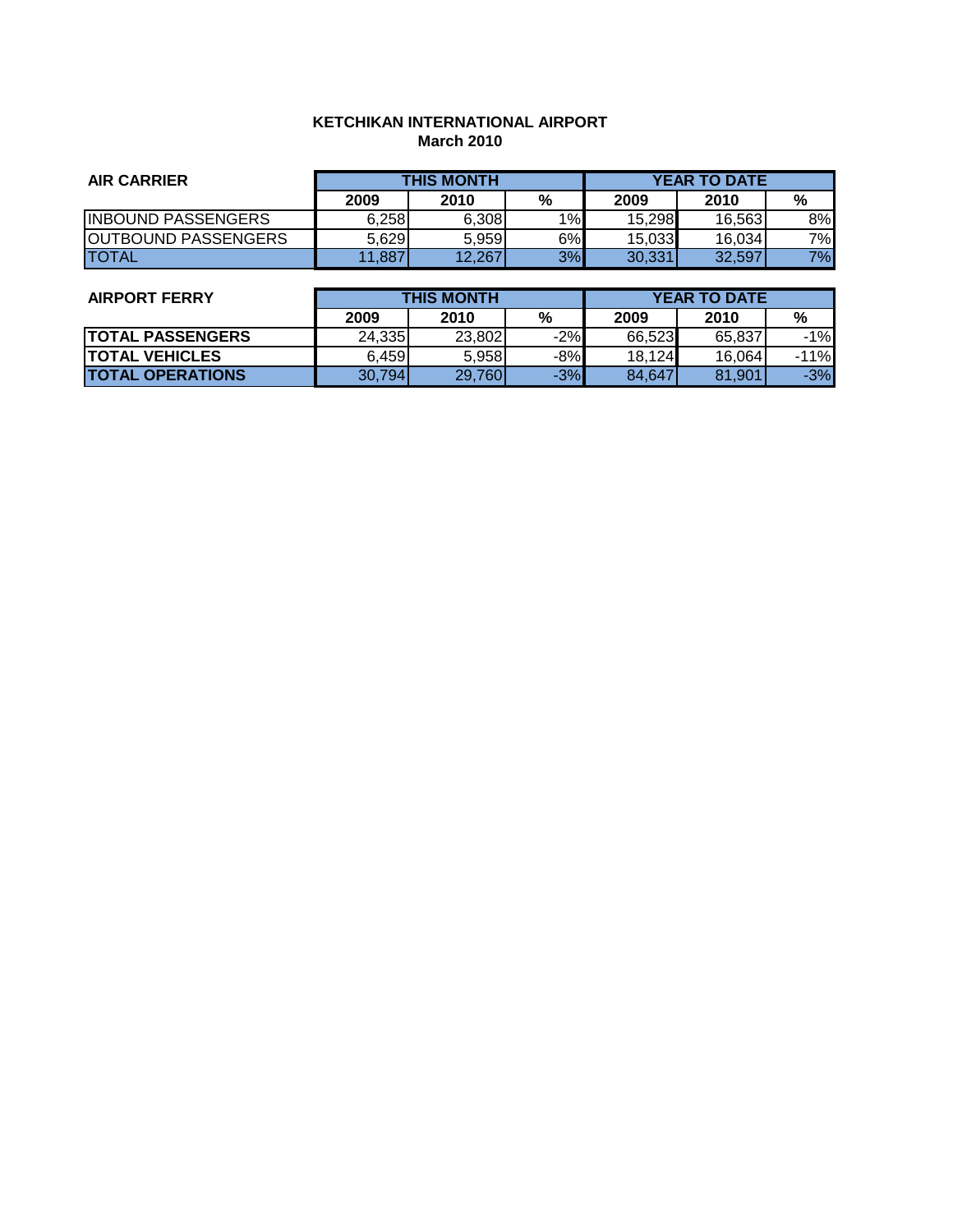# **KETCHIKAN INTERNATIONAL AIRPORT April 2010**

| <b>AIR CARRIER</b>         | <b>THIS MONTH</b> |        |     | <b>YEAR TO DATE</b> |        |    |
|----------------------------|-------------------|--------|-----|---------------------|--------|----|
|                            | 2009              | 2010   | %   | 2009                | 2010   | %  |
| <b>INBOUND PASSENGERS</b>  | 5.872             | 6.252  | 6%  | 21,170              | 22.815 | 8% |
| <b>OUTBOUND PASSENGERS</b> | 5.216             | 5.906  | 13% | 20,249              | 21,940 | 8% |
| <b>TOTAL</b>               | 11,088            | 12.158 | 10% | 41,419              | 44.755 | 8% |

| <b>AIRPORT FERRY</b>    | <b>THIS MONTH</b> |        |        | <b>YEAR TO DATE</b> |         |        |
|-------------------------|-------------------|--------|--------|---------------------|---------|--------|
|                         | 2009              | 2010   | %      | 2009                | 2010    | %      |
| <b>TOTAL PASSENGERS</b> | 23,912            | 22,980 | $-4%$  | 90,435              | 88,817  | $-2%$  |
| <b>TOTAL VEHICLES</b>   | 6,895             | 5.603  | $-19%$ | 25,019              | 21.667  | $-13%$ |
| <b>TOTAL OPERATIONS</b> | 30,807            | 28,583 | $-7%$  | 115,454             | 110,484 | $-4%$  |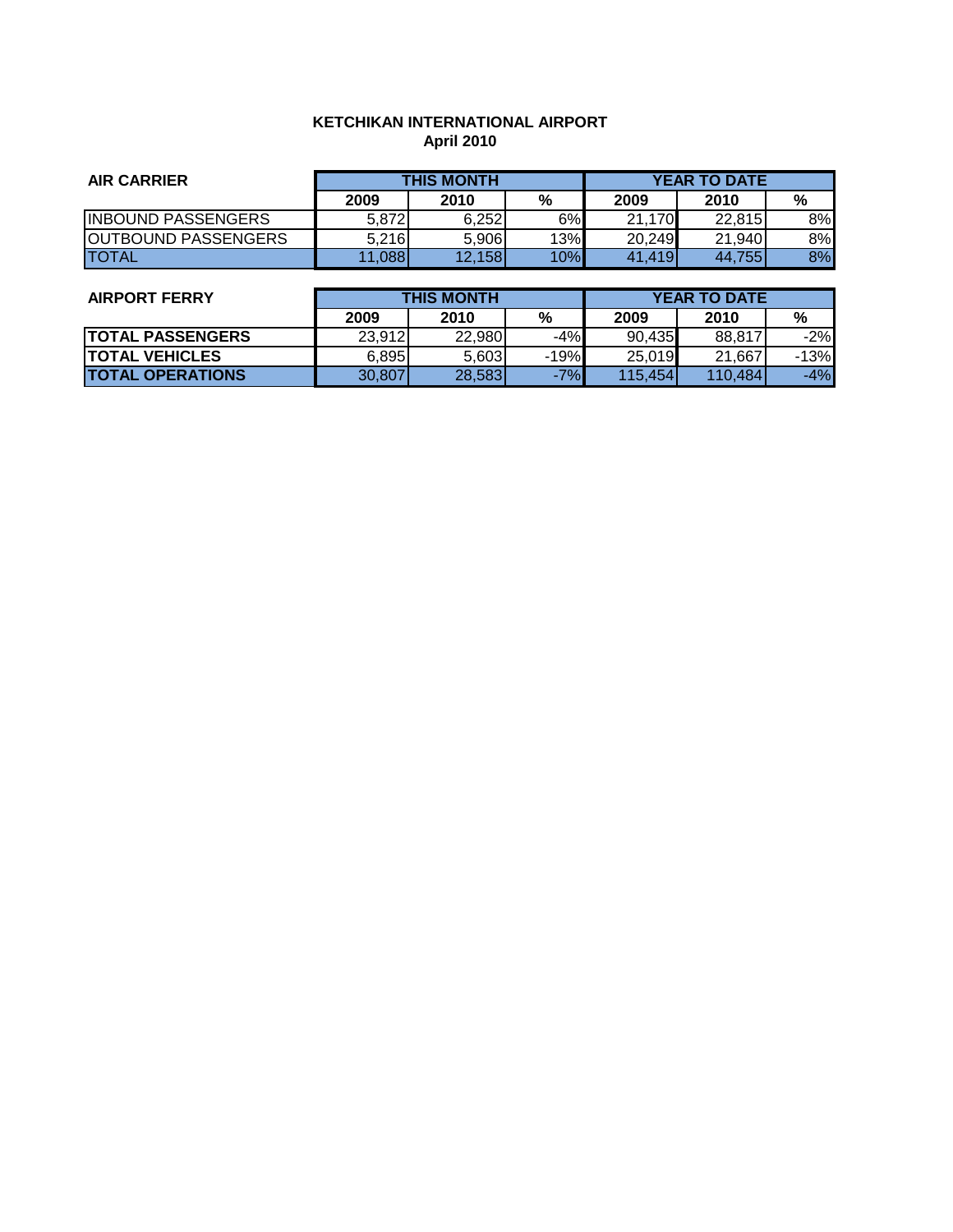# **KETCHIKAN INTERNATIONAL AIRPORT May 2010**

| <b>AIR CARRIER</b>         | <b>THIS MONTH</b> |        |       | <b>YEAR TO DATE</b> |        |           |
|----------------------------|-------------------|--------|-------|---------------------|--------|-----------|
|                            | 2009              | 2010   | %     | 2009                | 2010   | %         |
| <b>INBOUND PASSENGERS</b>  | 8,682             | 8.559  | $-1%$ | 29,852              | 31.374 | 5%l       |
| <b>OUTBOUND PASSENGERS</b> | .427              | 7.1801 | $-3%$ | 27,676              | 29,120 | 5%l       |
| <b>TOTAL</b>               | 16.109            | 15,739 | $-2%$ | 57,528              | 60,494 | <b>5%</b> |

| <b>AIRPORT FERRY</b>    | <b>THIS MONTH</b> |        |        | <b>YEAR TO DATE</b> |         |        |
|-------------------------|-------------------|--------|--------|---------------------|---------|--------|
|                         | 2009              | 2010   | %      | 2009                | 2010    | %      |
| <b>TOTAL PASSENGERS</b> | 29,073            | 27.651 | $-5%$  | 119,508             | 116,468 | $-3%$  |
| <b>TOTAL VEHICLES</b>   | 7,591             | 6,294  | $-17%$ | 32,610              | 27,961  | $-14%$ |
| <b>TOTAL OPERATIONS</b> | 36,664            | 33,945 | $-7%$  | 152,118             | 144.429 | $-5%$  |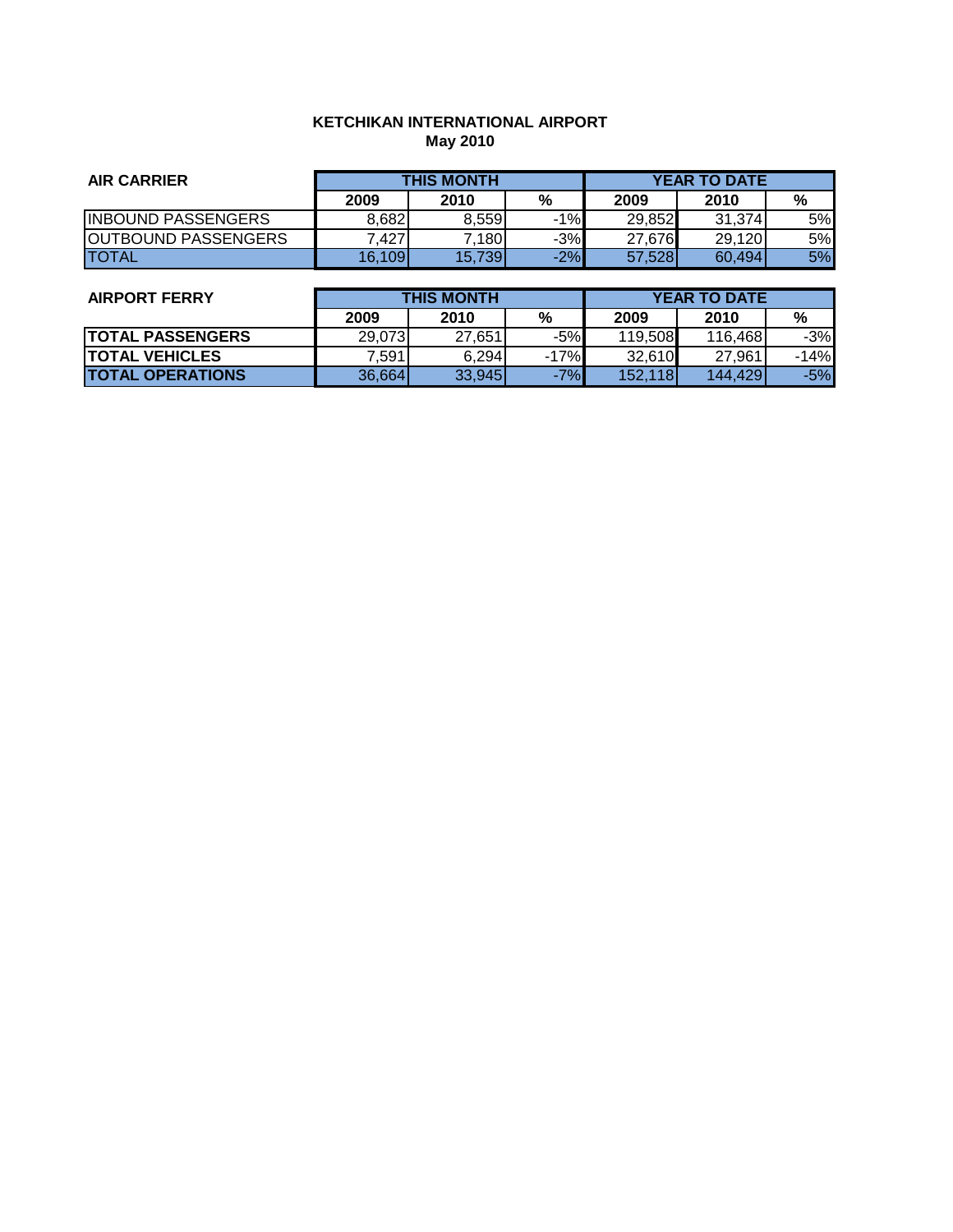# **KETCHIKAN INTERNATIONAL AIRPORT June 2010**

| <b>AIR CARRIER</b>         | <b>THIS MONTH</b> |        |       | <b>YEAR TO DATE</b> |        |    |
|----------------------------|-------------------|--------|-------|---------------------|--------|----|
|                            | 2009              | 2010   | %     | 2009                | 2010   | %  |
| <b>INBOUND PASSENGERS</b>  | 12,082            | 11,604 | $-4%$ | 41,934              | 42.978 | 2% |
| <b>OUTBOUND PASSENGERS</b> | 10,308            | 9.904  | $-4%$ | 37,984              | 39,024 | 3% |
| <b>TOTAL</b>               | 22,390            | 21,508 | $-4%$ | 79,918              | 82,002 | 3% |

| <b>AIRPORT FERRY</b>    | <b>THIS MONTH</b> |        |        | <b>YEAR TO DATE</b> |         |        |
|-------------------------|-------------------|--------|--------|---------------------|---------|--------|
|                         | 2009              | 2010   | %      | 2009                | 2010    | %      |
| <b>TOTAL PASSENGERS</b> | 37,184            | 33,958 | $-9%$  | 156,692             | 150,426 | -4%    |
| <b>ITOTAL VEHICLES</b>  | 9.379             | 7.9091 | $-16%$ | 41,989              | 35,870  | $-15%$ |
| <b>TOTAL OPERATIONS</b> | 46,563            | 41,867 | $-10%$ | 198.681             | 186,296 | $-6%$  |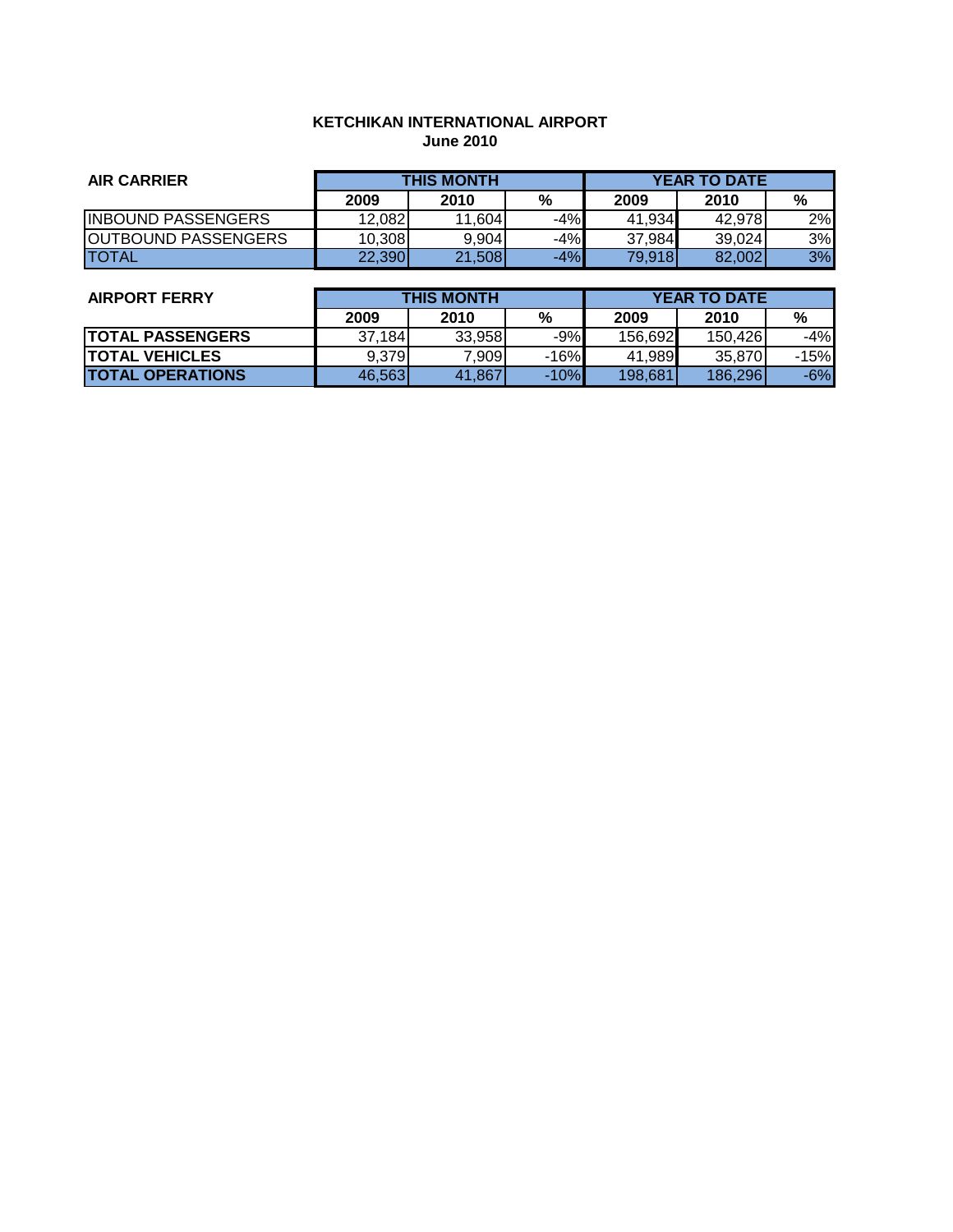# **KETCHIKAN INTERNATIONAL AIRPORT July 2010**

| <b>AIR CARRIER</b>         | <b>THIS MONTH</b> |        |    | <b>YEAR TO DATE</b> |         |    |
|----------------------------|-------------------|--------|----|---------------------|---------|----|
|                            | 2009              | 2010   | %  | 2009                | 2010    | %  |
| <b>INBOUND PASSENGERS</b>  | 14.7231           | 14,820 | 1% | 56.657              | 57.7981 | 2% |
| <b>OUTBOUND PASSENGERS</b> | 13,419            | 13.671 | 2% | 51.403              | 52.695  | 3% |
| <b>TOTAL</b>               | 28,142            | 28,491 | 1% | 108,060             | 110,493 | 2% |

| <b>AIRPORT FERRY</b>    | <b>THIS MONTH</b> |        |        | <b>YEAR TO DATE</b> |         |        |
|-------------------------|-------------------|--------|--------|---------------------|---------|--------|
|                         | 2009              | 2010   | %      | 2009                | 2010    | %      |
| <b>TOTAL PASSENGERS</b> | 41.875            | 40.881 | $-2%$  | 198.567             | 191,307 | $-4%$  |
| <b>TOTAL VEHICLES</b>   | 10,428            | 8,605  | $-17%$ | 52.417              | 44,475  | $-15%$ |
| <b>TOTAL OPERATIONS</b> | 52,303            | 49.486 | $-5%$  | 250.984             | 235,782 | $-6%$  |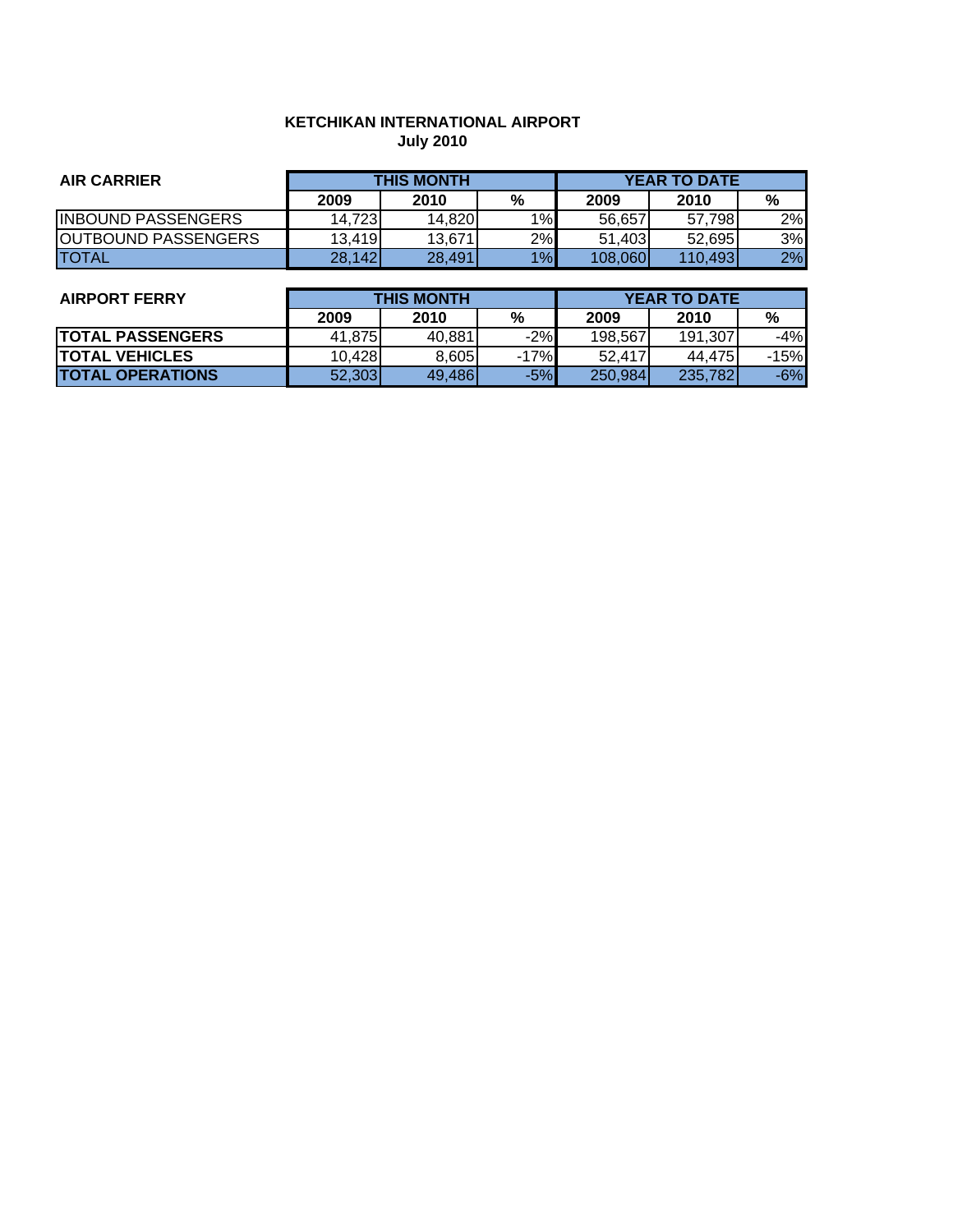# **KETCHIKAN INTERNATIONAL AIRPORT August 2010**

| <b>AIR CARRIER</b>         | <b>THIS MONTH</b> |        |       |         | <b>YEAR TO DATE</b> |    |
|----------------------------|-------------------|--------|-------|---------|---------------------|----|
|                            | 2009              | 2010   | %     | 2009    | 2010                | %  |
| <b>INBOUND PASSENGERS</b>  | 13.061            | 12.955 | $-1%$ | 69.718  | 70.753              | 1% |
| <b>OUTBOUND PASSENGERS</b> | 14.769            | 14.524 | $-2%$ | 66.172  | 67.219              | 2% |
| <b>ITOTAL</b>              | 27,830            | 27.479 | $-1%$ | 135.890 | 137,972             | 2% |

| <b>AIRPORT FERRY</b>    | <b>THIS MONTH</b> |        |        | <b>YEAR TO DATE</b> |         |        |
|-------------------------|-------------------|--------|--------|---------------------|---------|--------|
|                         | 2009              | 2010   | %      | 2009                | 2010    | %      |
| <b>TOTAL PASSENGERS</b> | 41.785            | 41,028 | $-2%$  | 240.352             | 232.335 | $-3%$  |
| <b>TOTAL VEHICLES</b>   | 10.172            | 8,847  | $-13%$ | 62.589              | 53.322  | $-15%$ |
| <b>TOTAL OPERATIONS</b> | 51,957            | 49,875 | $-4%$  | 302.941             | 285,657 | $-6%$  |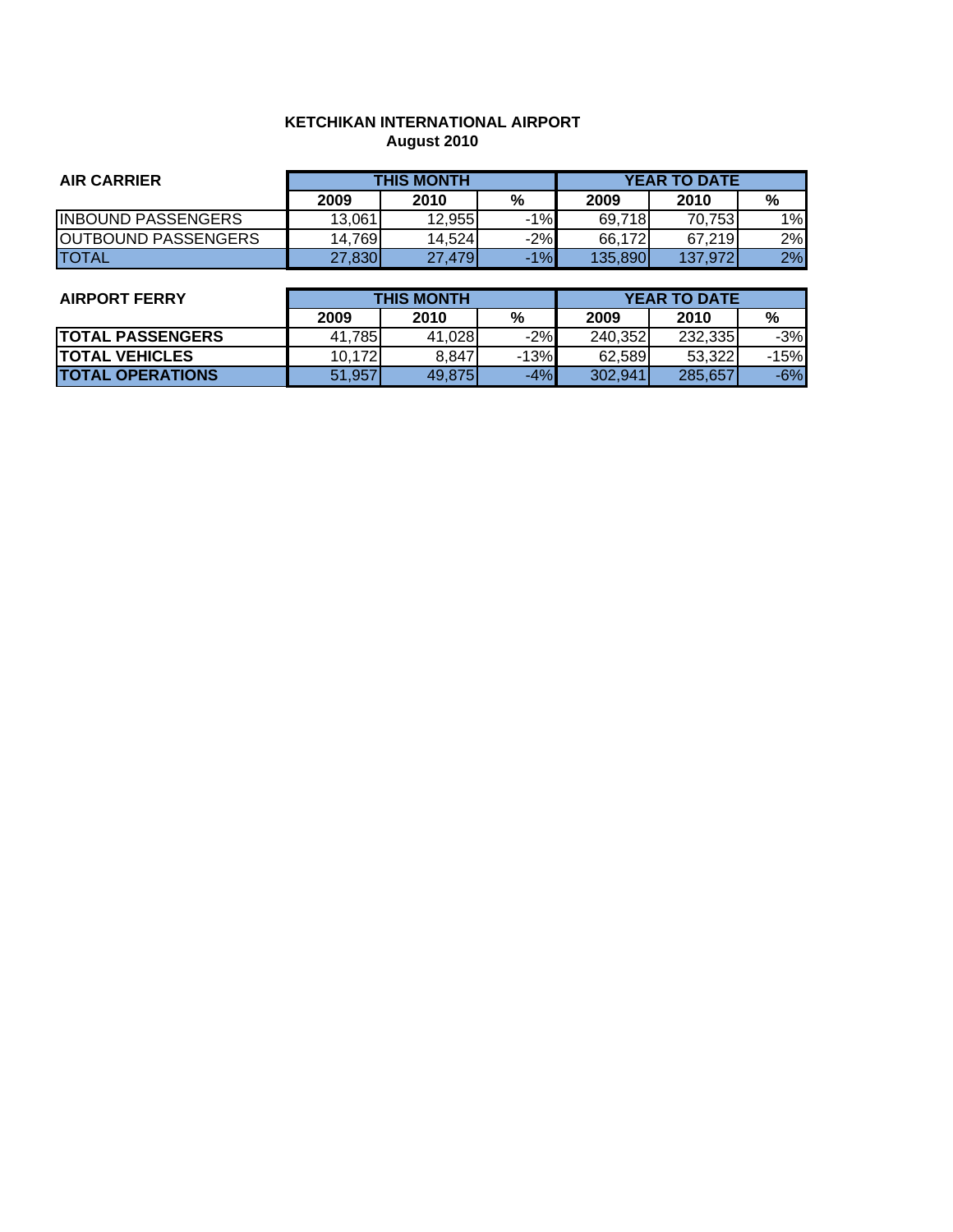# **KETCHIKAN INTERNATIONAL AIRPORT September 2010**

| <b>AIR CARRIER</b>         | <b>THIS MONTH</b> |        |    | <b>YEAR TO DATE</b> |         |    |
|----------------------------|-------------------|--------|----|---------------------|---------|----|
|                            | 2009              | 2010   | %  | 2009                | 2010    | %  |
| <b>IINBOUND PASSENGERS</b> | 7,857             | 8.456  | 8% | 77.575              | 79,209  | 2% |
| <b>OUTBOUND PASSENGERS</b> | 9,366             | 9.928  | 6% | 75.538              | 77,147  | 2% |
| <b>ITOTAL</b>              | 17.2231           | 18,384 | 7% | 153,113             | 156,356 | 2% |

| <b>AIRPORT FERRY</b>    | <b>THIS MONTH</b> |        |       | <b>YEAR TO DATE</b> |         |        |
|-------------------------|-------------------|--------|-------|---------------------|---------|--------|
|                         | 2009              | 2010   | %     | 2009                | 2010    | %      |
| <b>TOTAL PASSENGERS</b> | 30,187            | 30,626 | 1%    | 270.539             | 262.961 | $-3%$  |
| <b>TOTAL VEHICLES</b>   | 8.119             | 7.5931 | $-6%$ | 70.708              | 60.915  | $-14%$ |
| <b>TOTAL OPERATIONS</b> | 38,306            | 38,219 | 0%    | 341,247             | 323.876 | $-5%$  |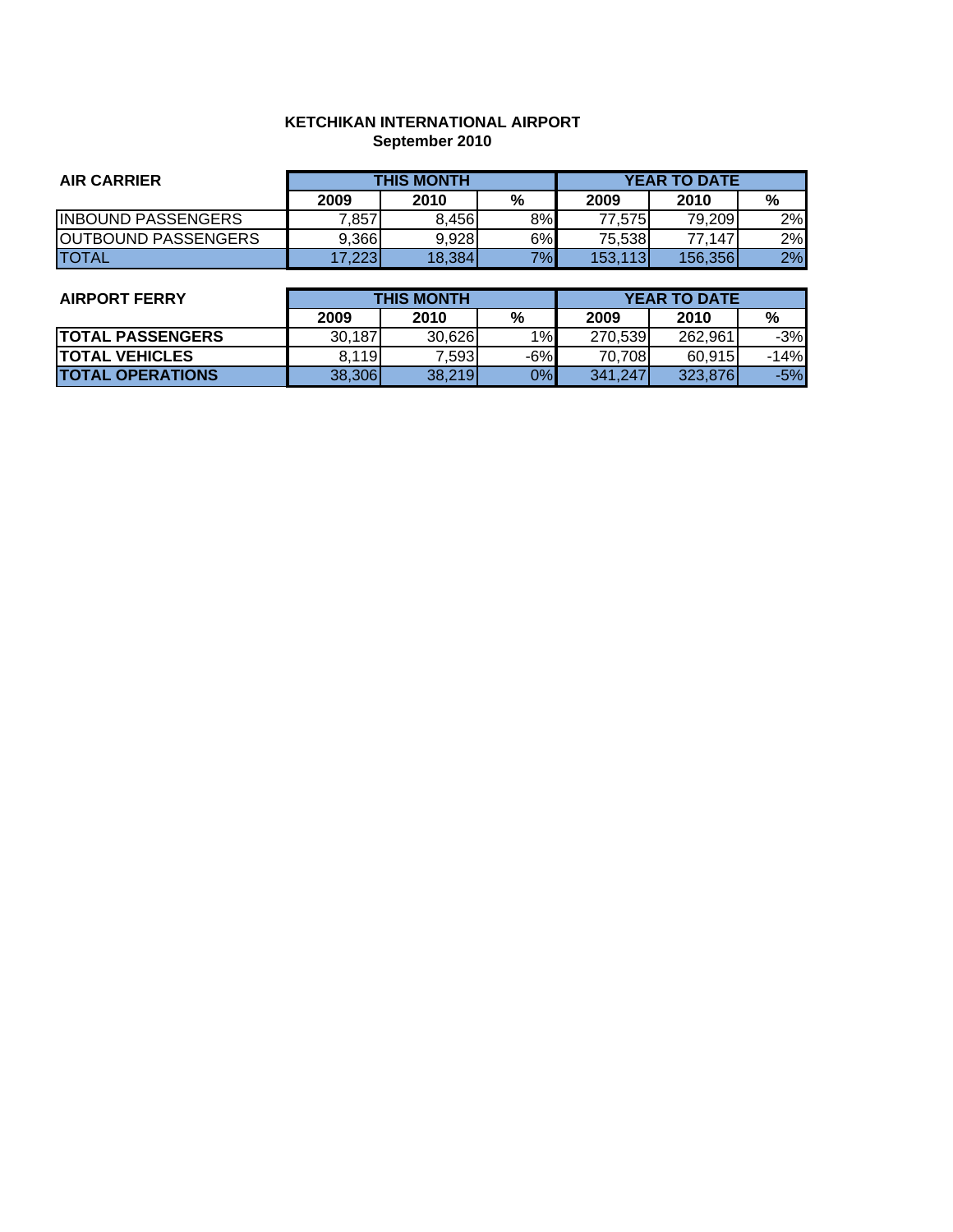#### **KETCHIKAN INTERNATIONAL AIRPORT October 2010**

| <b>AIR CARRIER</b>         | <b>THIS MONTH</b> |        |    | <b>YEAR TO DATE</b> |         |    |
|----------------------------|-------------------|--------|----|---------------------|---------|----|
|                            | 2009              | 2010   | %  | 2009                | 2010    | %  |
| <b>IINBOUND PASSENGERS</b> | 6.144             | 6.376  | 4% | 83,719              | 85.585  | 2% |
| <b>OUTBOUND PASSENGERS</b> | 6,835             | 7.161  | 5% | 82.373              | 84.308  | 2% |
| <b>ITOTAL</b>              | 12,979            | 13.537 | 4% | 166.092             | 169,893 | 2% |

| <b>AIRPORT FERRY</b>    | <b>THIS MONTH</b> |        |       | <b>YEAR TO DATE</b> |         |        |
|-------------------------|-------------------|--------|-------|---------------------|---------|--------|
|                         | 2009              | 2010   | %     | 2009                | 2010    | %      |
| <b>TOTAL PASSENGERS</b> | 25,174            | 26,385 | 5%    | 295,713             | 289.346 | $-2%$  |
| <b>TOTAL VEHICLES</b>   | 6.817             | 6.504  | $-5%$ | 77.5251             | 67.419  | $-13%$ |
| <b>TOTAL OPERATIONS</b> | 31,991            | 32,889 | 3%    | 373,238             | 356,765 | $-4%$  |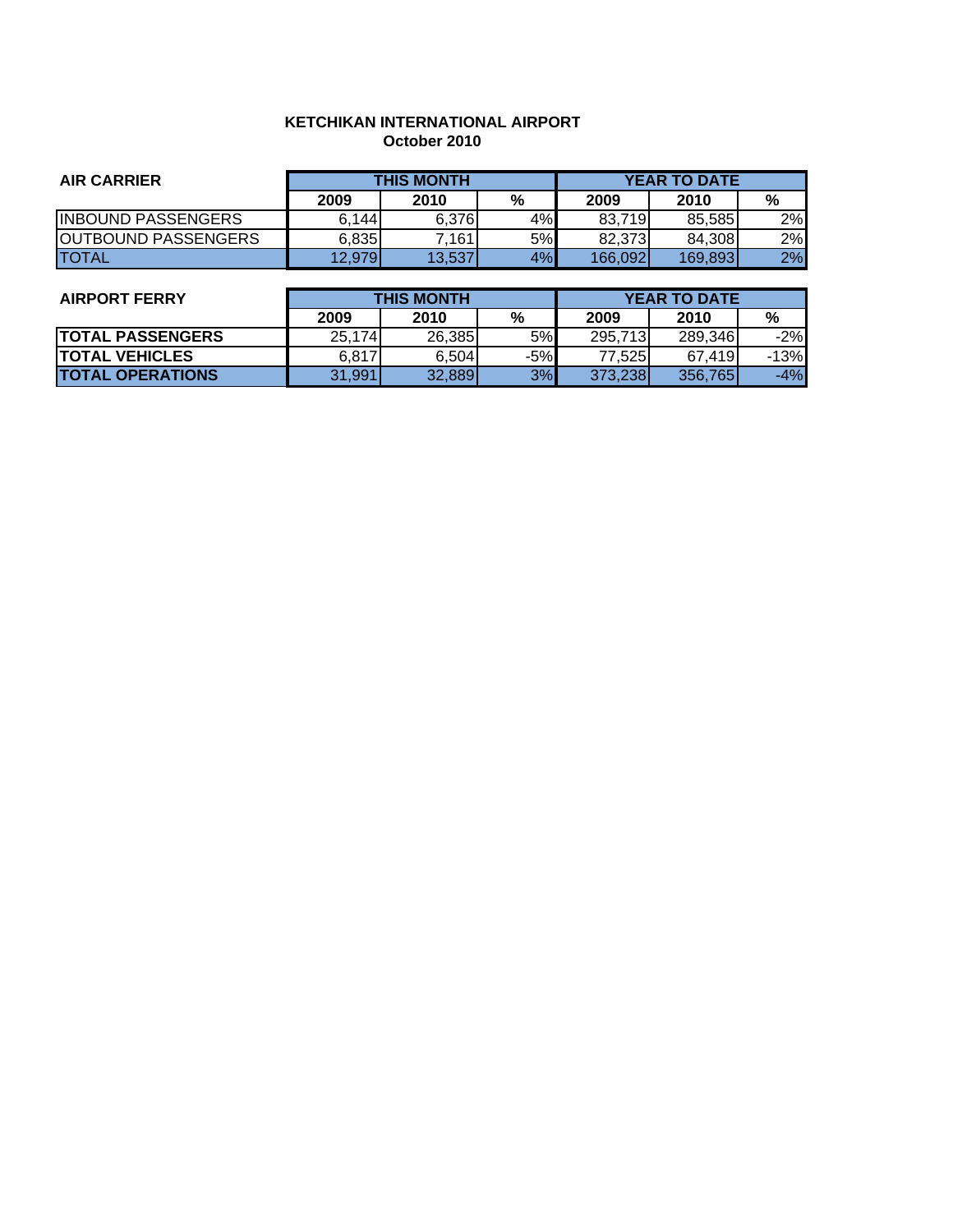### **KETCHIKAN INTERNATIONAL AIRPORT November 2010**

| <b>AIR CARRIER</b>         | <b>THIS MONTH</b> |        |    | <b>YEAR TO DATE</b> |         |    |
|----------------------------|-------------------|--------|----|---------------------|---------|----|
|                            | 2009              | 2010   | %  | 2009                | 2010    | %  |
| <b>IINBOUND PASSENGERS</b> | 5.739             | 6.037  | 5% | 89.458              | 91,622  | 2% |
| <b>OUTBOUND PASSENGERS</b> | 5,956             | 6.277  | 5% | 88.329              | 90.585  | 3% |
| <b>ITOTAL</b>              | 11,695            | 12,314 | 5% | 177.787             | 182.207 | 2% |

| <b>AIRPORT FERRY</b>    | <b>THIS MONTH</b> |        |       | <b>YEAR TO DATE</b> |         |        |
|-------------------------|-------------------|--------|-------|---------------------|---------|--------|
|                         | 2009              | 2010   | %     | 2009                | 2010    | %      |
| <b>TOTAL PASSENGERS</b> | 22.158            | 23,423 | 6%    | 317.871             | 312.769 | $-2%$  |
| <b>TOTAL VEHICLES</b>   | 6,109             | 5,942  | $-3%$ | 83.634              | 73.361  | $-12%$ |
| <b>TOTAL OPERATIONS</b> | 28,267            | 29,365 | 4%    | 401,505             | 386,130 | $-4%$  |